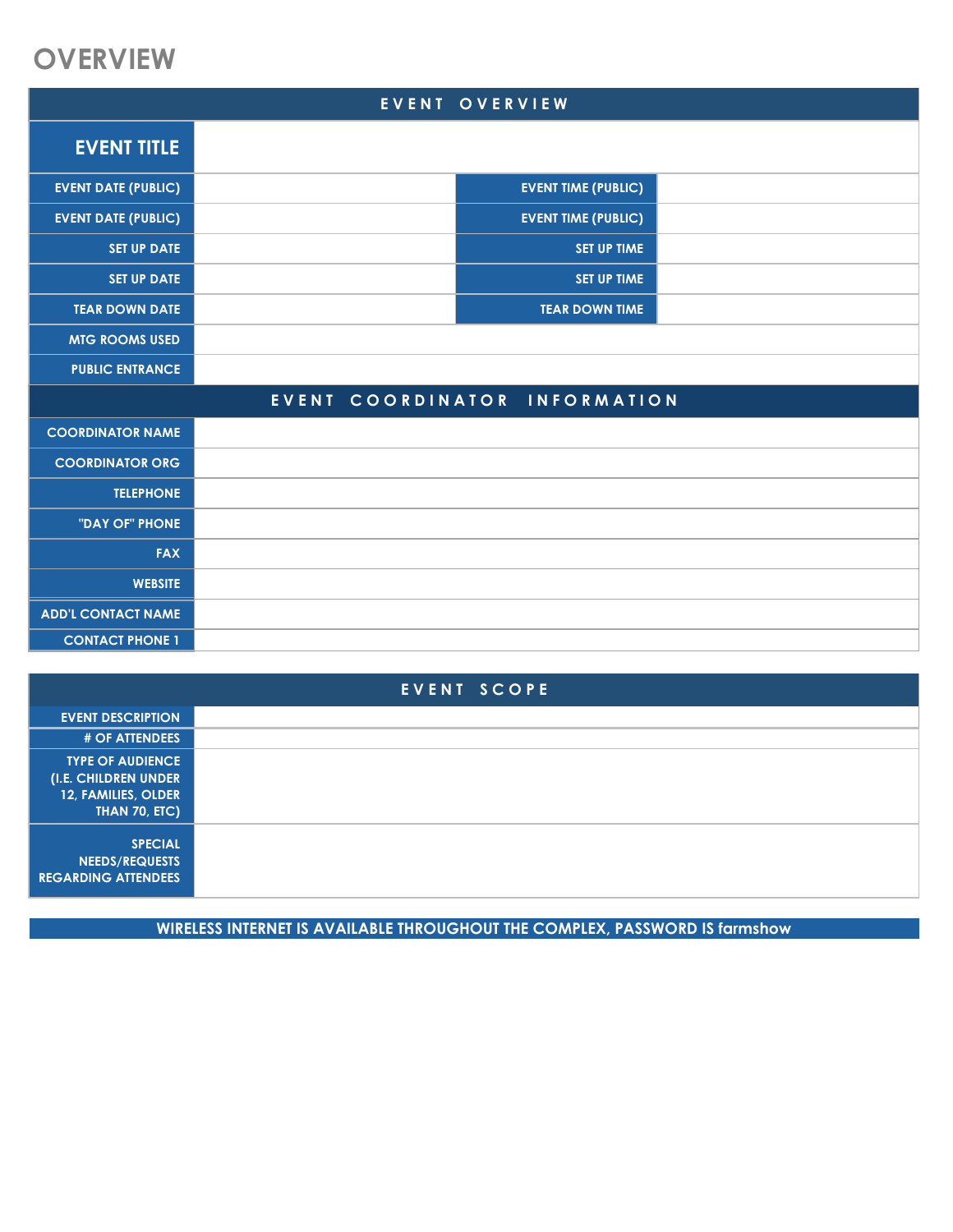# **MEETING ROOMS**

| <b>EVENT LOCATION</b>        |  |  |
|------------------------------|--|--|
| <b>ROOM</b>                  |  |  |
| COMMONWEALTH ROOM (VIP)      |  |  |
| PA PREFERRED BANQUET HALL    |  |  |
| <b>BANQUET HALL A (EAST)</b> |  |  |
| <b>BANQUET HALL B (WEST)</b> |  |  |
| SUSQUEHANNA ROOM (B)         |  |  |
| DELAWARE ROOM (C)            |  |  |
| ALLEGHENY ROOM (D)           |  |  |
| MONONGAHELA ROOM €           |  |  |
| <b>ERIE ROOM</b>             |  |  |
| <b>SCRANTON ROOM</b>         |  |  |
| PHILADELPHIA ROOM (SKYBOX 1) |  |  |
| LANCASTER ROOM (SKYBOX 2)    |  |  |
| PITTSBURGH ROOM (SKYBOX 3)   |  |  |
| <b>BOARD ROOM</b>            |  |  |
| <b>SMALL ARENA OFFICE</b>    |  |  |
| PENNSYLVANIA ROOM            |  |  |
| OTHER:                       |  |  |
| OTHER:                       |  |  |

| <b>ROOM LAYOUT</b>                |                      |  |
|-----------------------------------|----------------------|--|
| <b>STYLE</b>                      | <b>ROOM LOCATION</b> |  |
| <b>THEATRE STYLE</b>              |                      |  |
| THEATRE STYLE: SEMI-CIRCLE CHAIRS |                      |  |
| <b>BANQUET STYLE</b>              |                      |  |
| <b>FAMILY STYLE BANQUET</b>       |                      |  |
| <b>CLASSROOM STYLE</b>            |                      |  |
| <b>U SHAPE CHAIRS AND TABLE</b>   |                      |  |
| <b>CONFERENCE STYLE</b>           |                      |  |
| <b>BOARD ROOM</b>                 |                      |  |

#### *PLEASE COMPLETE ROOM DIAGRAM FORMS TO CAPTURE SET UP DETAILS.*

**ITEMS NEEDED**

| <b>ITEM</b>             | <b>NUMBER REQUESTED</b> | <b>LOCATION</b> |
|-------------------------|-------------------------|-----------------|
| <b>SEATING OPTIONS:</b> |                         |                 |
| <b>BANQUET CHAIRS</b>   |                         |                 |
| SINGLE (FOLDING) CHAIRS |                         |                 |
| <b>PLASTIC STACKING</b> |                         |                 |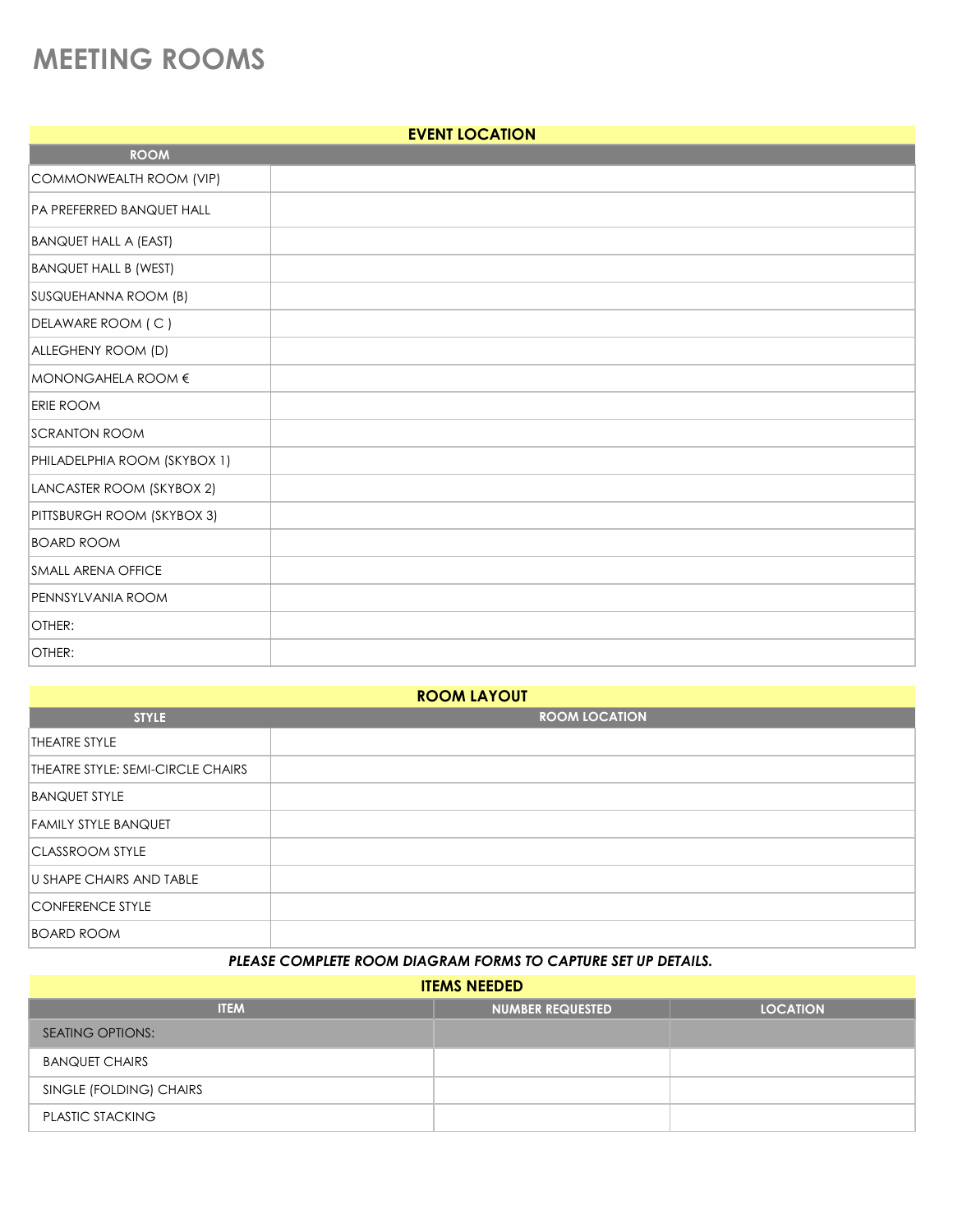| TABLE OPTIONS:                   | NUMBER REQUESTED | LOCATION |
|----------------------------------|------------------|----------|
| 8 FT RECTANGLES (4 ON EACH SIDE) |                  |          |
| 6' BANQUET ROUNDS (10 SEATS)     |                  |          |
| 5' PLASTIC ROUNDS (8 SEATS)      |                  |          |

| <b>REGISTRATION AREA?:</b>                | NUMBER REQUESTED | <b>LOCATION</b> |
|-------------------------------------------|------------------|-----------------|
| 8 FT RECTANGLES                           |                  |                 |
| SKIRTING (REGISTRATION/HEAD TABLES ONLY)? |                  |                 |
| <b>CHAIRS</b>                             |                  |                 |

| HEAD TABLES?:                             | NUMBER REQUESTED | <b>LOCATION</b> |
|-------------------------------------------|------------------|-----------------|
| 8 FT RECTANGLES                           |                  |                 |
| SKIRTING (REGISTRATION/HEAD TABLES ONLY)? |                  |                 |
| <b>CHAIRS</b>                             |                  |                 |
|                                           |                  |                 |

| STAGING OPTIONS:                                            | NUMBER SECTIONS REQUESTED | <b>LOCATION</b> |
|-------------------------------------------------------------|---------------------------|-----------------|
| BLACK STEEL FRAME: 6' X 8' SECTIONS, HEIGHTS: 32", 40", 48" |                           |                 |
| ALUMINUM: 4' X 8' SECTIONS, HEIGHTS: 6', 24'                |                           |                 |
| WOOD: 4' X 8' SECTIONS, HEIGHT: 12"                         |                           |                 |
| STAGE STEPS                                                 |                           |                 |
| STAGE RAMP                                                  |                           |                 |

| <b>OTHER ITEMS:</b>                    | NUMBER REQUESTED | <b>LOCATION</b> |
|----------------------------------------|------------------|-----------------|
| PODIUM (FREE STANDING)                 |                  |                 |
| PODIUM (TABLETOP)                      |                  |                 |
| <b>COAT RACKS</b>                      |                  |                 |
| <b>EASELS</b>                          |                  |                 |
| FLAGS (UNITED STATES AND PENNSYLVANIA) |                  |                 |
| PROJECTOR SCREEN: 8' X 8' (2)          |                  |                 |
| PROJECTOR SCREEN: 5' X 5' (4)          |                  |                 |
| <b>PUSH CARTS</b>                      |                  |                 |
| <b>BLACKBOARDS</b>                     |                  |                 |
| <b>BLACK AND GOLD BARRIERS</b>         |                  |                 |
| <b>TENSA BARRIERS/STANCHIONS</b>       |                  |                 |

*NO LINENS AVAILABLE THROUGH FARM SHOW COMPLEX. PLEASE CONTACT CATERING SERVICES TO ORDER. NO LAPTOPS OR PROJECTORS ARE AVAILABLE. YOU WILL NEED TO BRING YOUR OWN.* 

| LABOR:                   | NUMBER REQUESTED | <b>LOCATION/TIMES</b> |
|--------------------------|------------------|-----------------------|
| HANGING OF BANNERS/SIGNS |                  |                       |

| DIRECTIONAL SIGNAGE   | NUMBER REQUESTED | <b>LOCATION</b> |
|-----------------------|------------------|-----------------|
| EVENT NAME WITH ARROW |                  |                 |
| OTHER:                |                  |                 |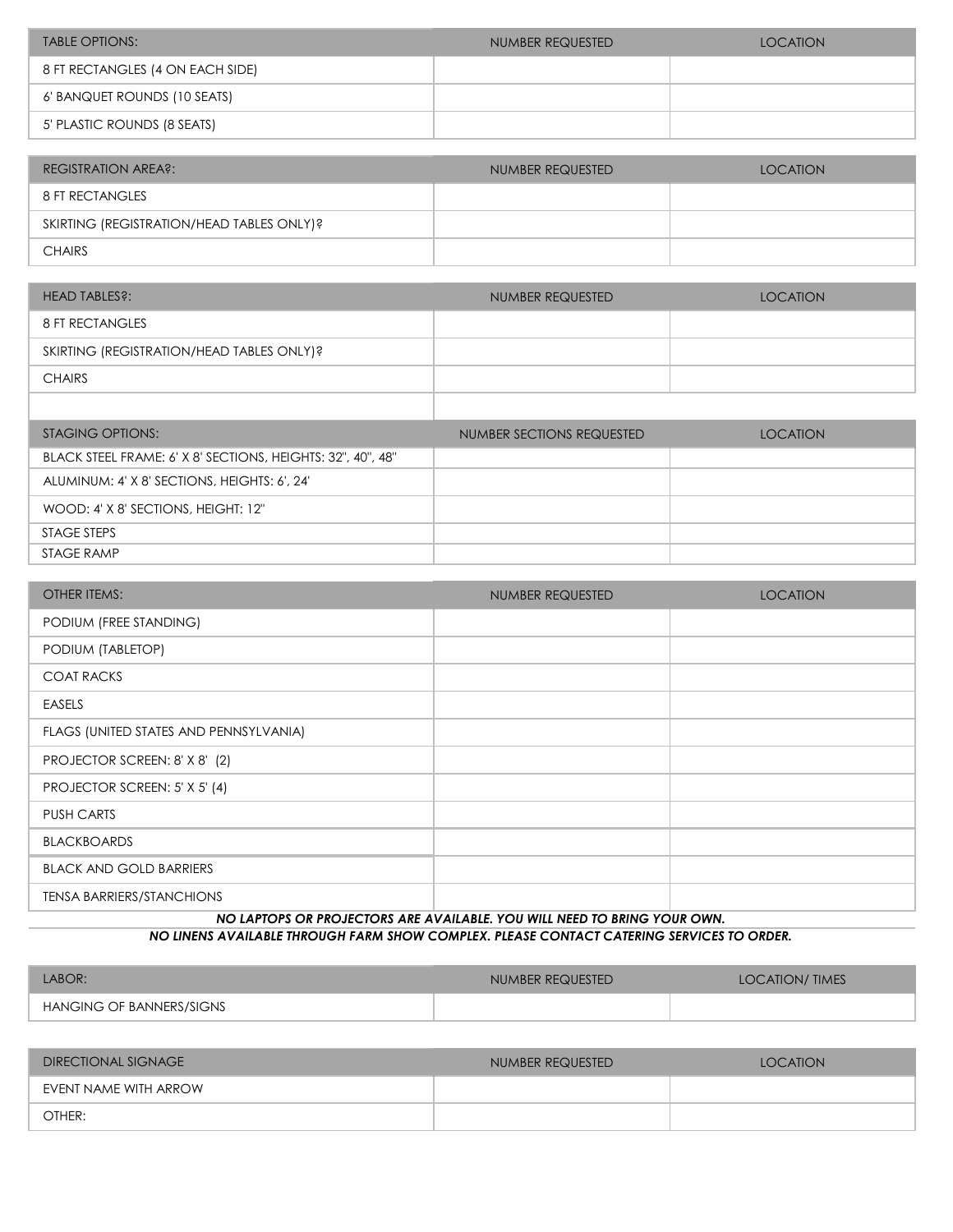#### **WILL YOU HAVE AN OUTSIDE DECORATOR?**

| NAME OF COMPANY      |  |  |
|----------------------|--|--|
| CONTACT NAME         |  |  |
| <b>PHONE NUMBER</b>  |  |  |
| <b>EMAIL ADDRESS</b> |  |  |

#### OTHER REQUESTS: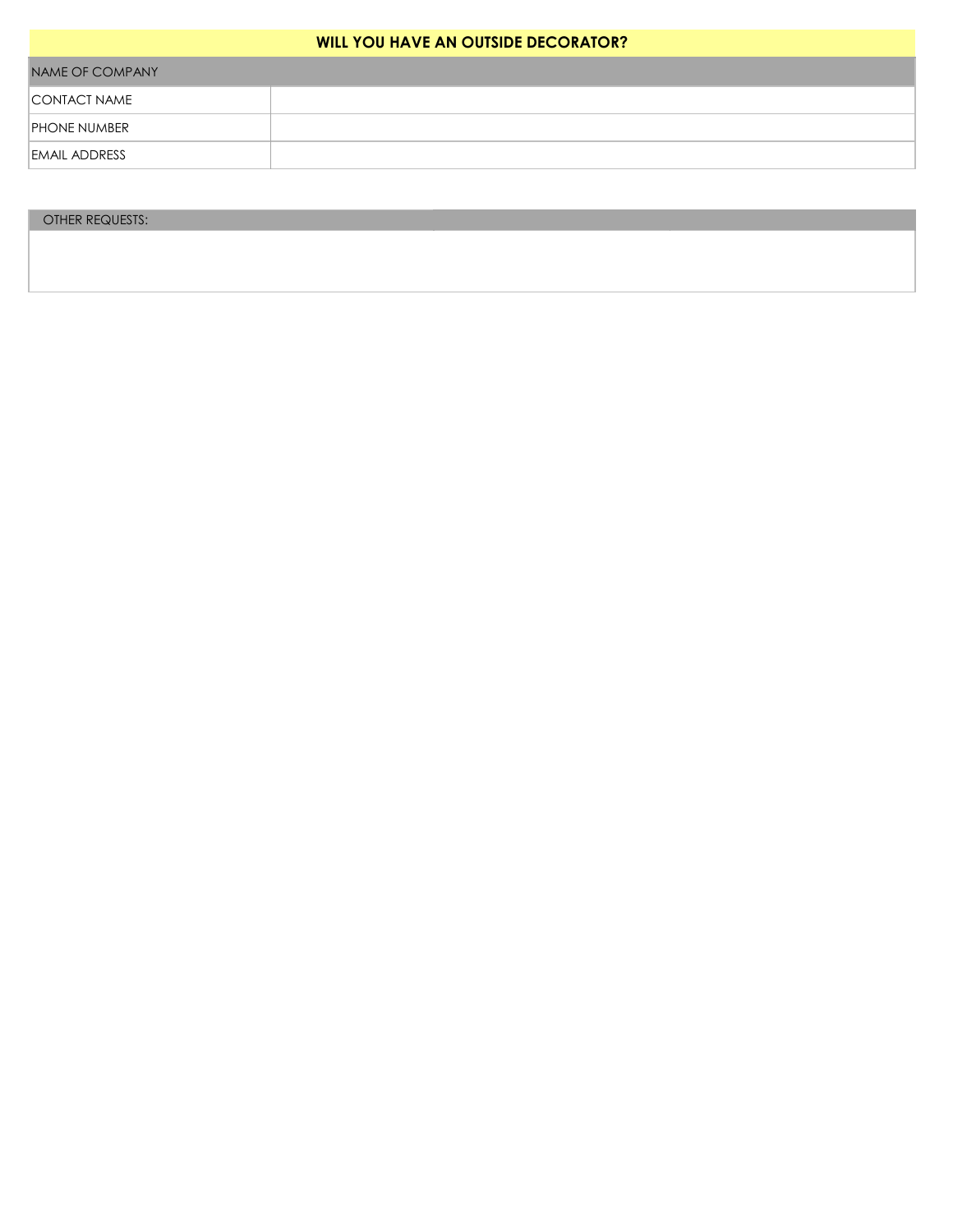### **ELECTRIC**

| <b>PROMOTER ORDERS</b>      |                                           |                 |                  |
|-----------------------------|-------------------------------------------|-----------------|------------------|
| <b>ELECTRIC DESCRIPTION</b> | <b>NUMBER OF OUTLETS</b><br><b>NEEDED</b> | <b>LOCATION</b> | <b>COMMENTS:</b> |
| UP TO 1500 WATTS            |                                           |                 |                  |
| 208 V SINGLE PHASE          |                                           |                 |                  |
| 20 AMP                      |                                           |                 |                  |
| 30 AMP                      |                                           |                 |                  |
| 50 AMP                      |                                           |                 |                  |
| 60 AMP                      |                                           |                 |                  |
| 100 AMP                     |                                           |                 |                  |
| 208 V THREE PHASE           |                                           |                 |                  |
| 20 AMP                      |                                           |                 |                  |
| 30 AMP                      |                                           |                 |                  |
| 50 AMP                      |                                           |                 |                  |
| 60 AMP                      |                                           |                 |                  |
| 100 AMP                     |                                           |                 |                  |
| 20 AMP                      |                                           |                 |                  |
| 408 V SINGLE PHASE          |                                           |                 |                  |
|                             |                                           |                 |                  |
|                             |                                           |                 |                  |
|                             |                                           |                 |                  |
|                             |                                           |                 |                  |

| LABOR:             | INUMBER: | <b>LOCATION &amp; TIME</b> |
|--------------------|----------|----------------------------|
| <b>ELECTRICIAN</b> |          |                            |

| <b>ELECTRIC POINT OF</b><br><b>CONTACT</b>                             | <b>PHONE</b> |  |
|------------------------------------------------------------------------|--------------|--|
| <b>EMAIL</b>                                                           |              |  |
| <b>DESCRIBE ANY</b><br><b>ADDITIONAL SET-UP</b><br><b>REQUIREMENTS</b> |              |  |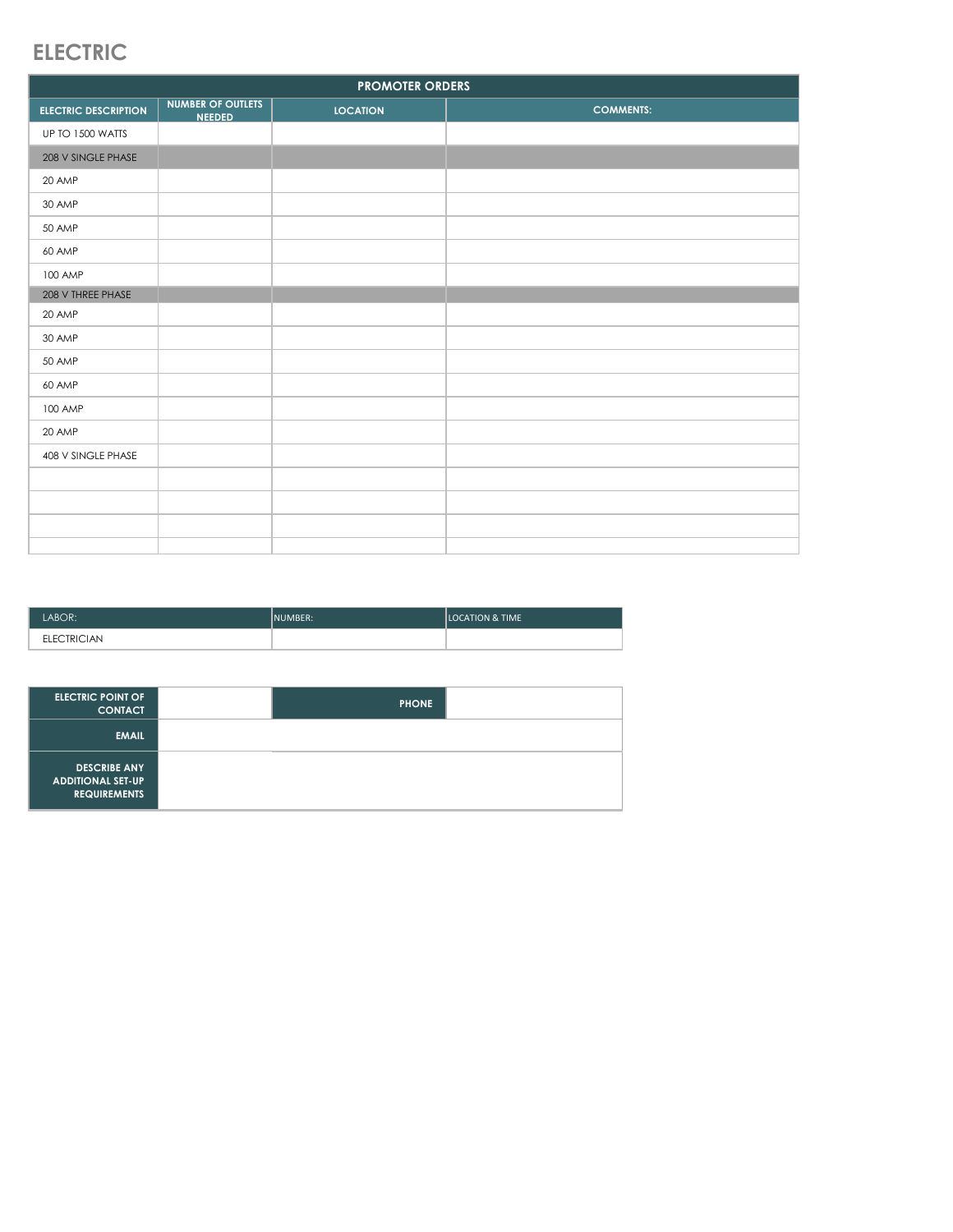### **SOUND**

| <b>AUDIOVISUAL</b>                               |                 |                  |
|--------------------------------------------------|-----------------|------------------|
| <b>EQUIPMENT REQUIRED</b>                        | <b>LOCATION</b> | <b>COMMENTS:</b> |
| HOUSE SOUND: INCLUDES<br><b>WIRELESS MIC</b>     |                 |                  |
| PORTABLE SOUND INCLUDES<br>WIRELESS MIC:         |                 |                  |
| PORTABLE SOUND INCLUDES<br>WIRED MIC:            |                 |                  |
| <b>ADDITIONAL WIRELESS</b><br><b>MICROPHONES</b> |                 |                  |
| <b>ADDITIONAL WIRED</b><br><b>MICROPHONE</b>     |                 |                  |
| <b>ADDITIONAL</b><br>SPEAKER/MONITORS            |                 |                  |
| <b>CD PLAYER</b>                                 |                 |                  |
| EXTERNAL TIE IN                                  |                 |                  |
| MIXER CONSOLE                                    |                 |                  |
| ***** UP TO 3 MICROPHONES AVAILABLE *****        |                 |                  |

| ARE YOU WORKING WITH AN OUTSIDE A/V COMPANY?                 |  |  |
|--------------------------------------------------------------|--|--|
| <b>NAME OF COMPANY</b>                                       |  |  |
| <b>CONTACT NAME</b>                                          |  |  |
| <b>PHONE NUMBER</b>                                          |  |  |
| <b>EMAIL ADDRESS</b>                                         |  |  |
| WHAT EQUIPMENT ARE THEY<br><b>PROVIDING?</b>                 |  |  |
| <b>DESCRIBE ANY ADDITIONAL</b><br><b>SET-UP REQUIREMENTS</b> |  |  |

OTHER REQUESTS: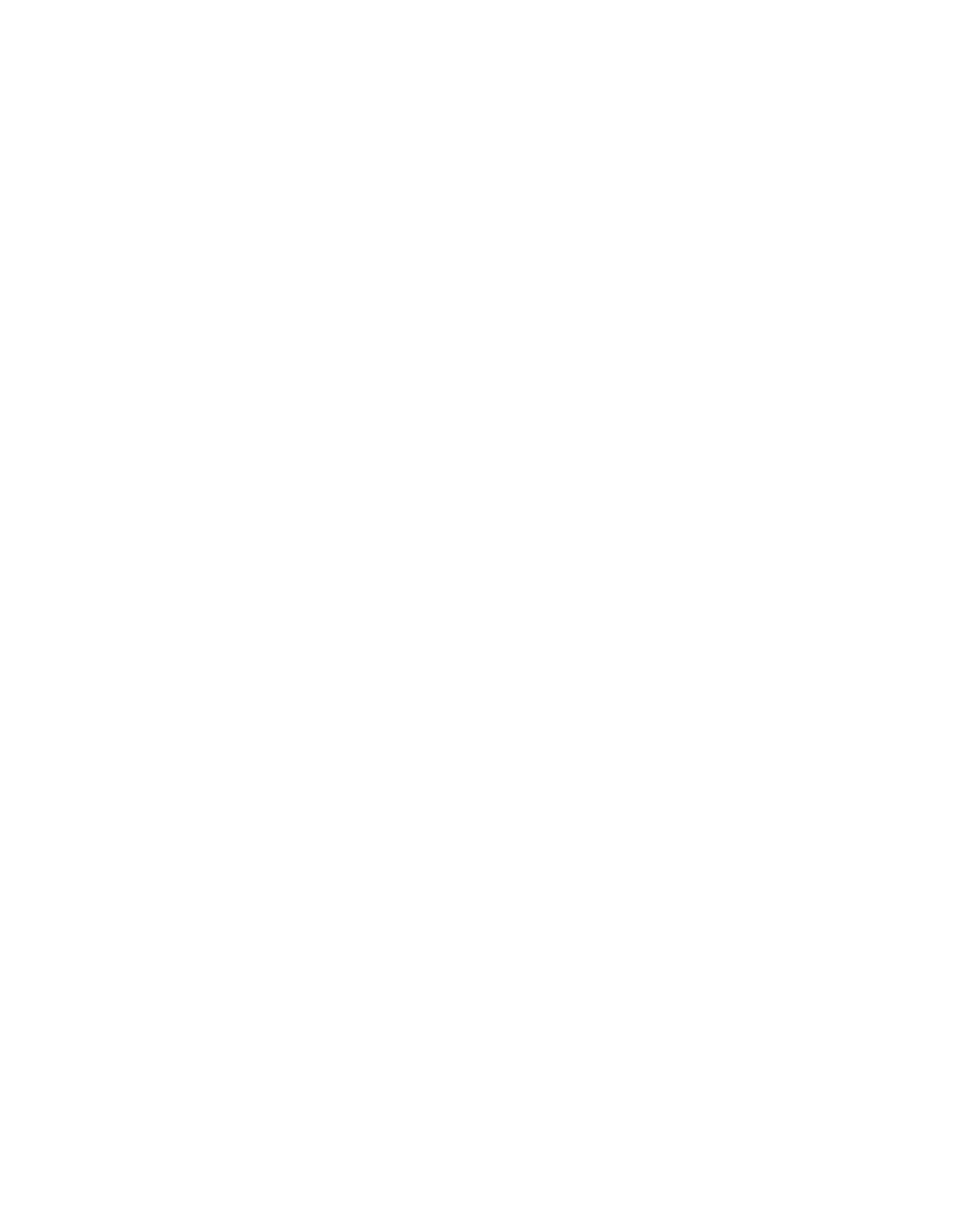## **UTILITY PLANT/HVAC**

| AIR TEMPERATURE IN ROOMS  |  |  |
|---------------------------|--|--|
| <b>DURING EVENT HOURS</b> |  |  |
| <b>AFTER SHOW HOURS</b>   |  |  |
|                           |  |  |
|                           |  |  |
|                           |  |  |
|                           |  |  |

Please note that some halls do not have air conditioning. During the summer, a requested temperature sometimes cannot be accomplished in these spaces.